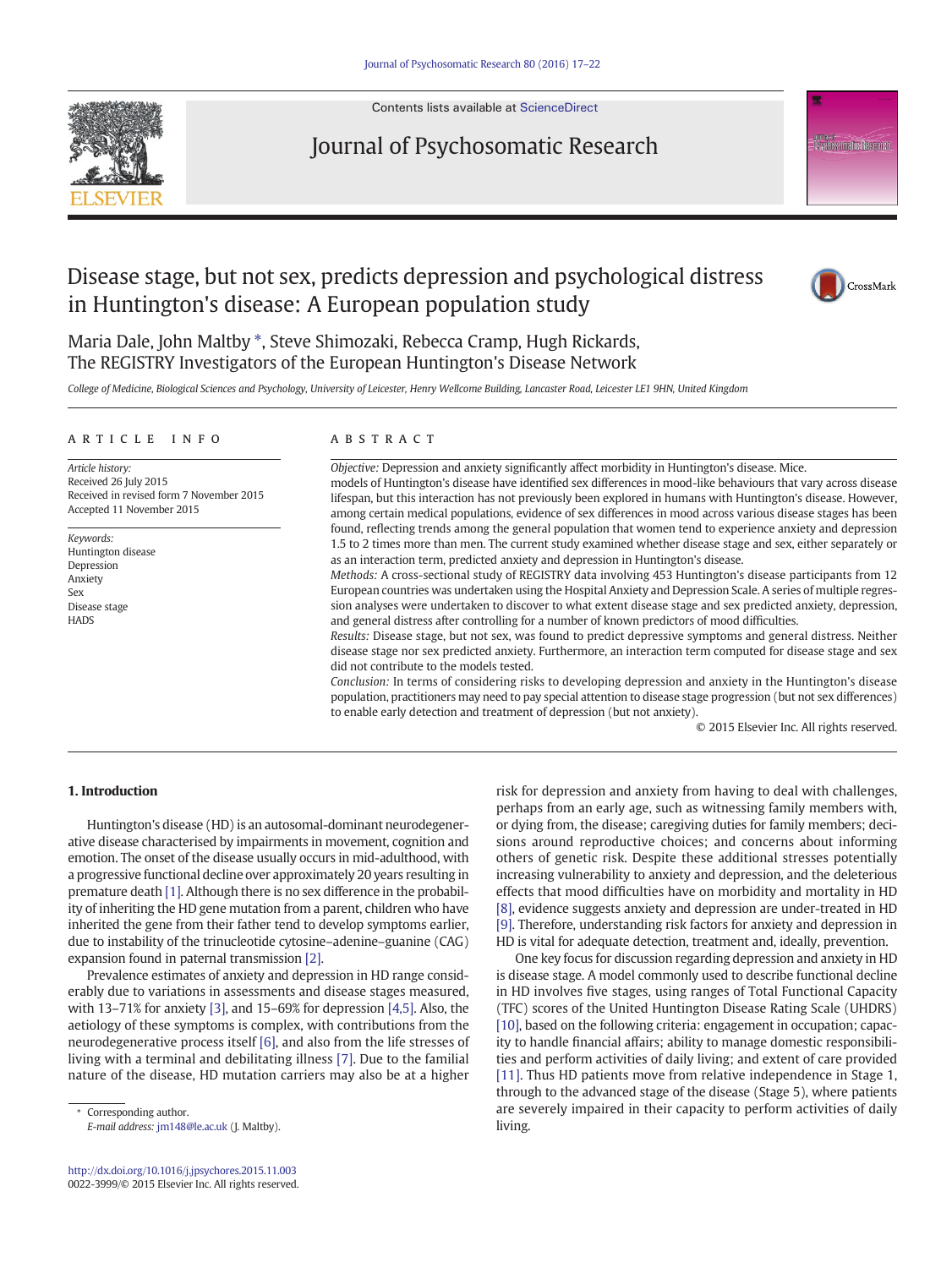From the HD literature that has addressed disease stage, there are mixed results regarding critical periods for anxiety and depression, but suggest they do not necessarily follow a linear trend across disease stage [\[9,12](#page--1-0)–14]. One large study revealed a significant peak in anxiety and depression symptoms at Stage 2 of the disease, while the authors of a more recent study found prevalence of moderate to severe depression to be highest among stages 4–5 [\[9\]](#page--1-0). In order to develop the findings from previous studies, it is important to explore other variables that may impact on the risk of developing anxiety and depression, and interact with disease stage. In the current paper we focus on sex. We know that a consistent finding among the general population is that women are likely to experience anxiety and depression between 1.5 and 2 times more than men [\[15,16\]](#page--1-0). Explanations for these differences have included gender biases in diagnosis and treatment of mental health problems, socio-political contexts, hormonal differences, and differences in help-seeking behaviour among men and women [\[17\].](#page--1-0)

Despite these theoretical and empirical differences, research into sex differences in mood in HD is limited. Of the limited human studies available, there is evidence to suggest that the usual ratio of discrepancy noted between men and women does not exist in HD [\[9,18\].](#page--1-0) More research regarding sex differences in anxiety and depressive-like behaviours in HD has been undertaken using various mice models [\[19\].](#page--1-0) Animal models of HD enable researchers to consider the aetiology of behavioural symptoms and also mechanisms underlying sex differences, as potential biological contributions can be tested in the absence of psychosocial issues affecting human gene carriers, such as the knowledge that they have a fatal neurodegenerative condition.

Anxiety-like behaviours in mice include avoidance of open spaces, heights or light in tests such as the open field test, elevated plus maze and light/dark box test. These tests have revealed some evidence of male HD mice demonstrating more anxiety-like behaviour [\[20,21\].](#page--1-0) Depression-like behaviours in rodents are measured by such paradigms as the sucrose test, whereby HD mice are considered to illustrate anhedonia when they exhibit a reduced preference for sucrose solution. The forced swimming test is another measure that may represent depressive-like behaviour through reduced swimming and climbing activity. In these tests, female mice have been shown to demonstrate more behaviours suggestive of depression [22–[24\].](#page--1-0) Therefore, collectively, there is evidence of sexual dimorphism of anxiety and depressive-like behaviours in rodent models of HD, with suggestion of a potential interaction between sex differences and stage of disease progression [\[19\],](#page--1-0) an area that has not been examined in humans.

This study therefore examines whether, in humans, disease stage interacts with sex to predict depression and anxiety symptoms in HD. This is important because across disease stages, men and women face different life challenges that may impact on emotional health, such as concerns about the ability to start or maintain a family, changes in social support, or peak changes in reproductive and hormonal processes (e.g. menopause) [\[25](#page--1-0)–27]. Furthermore, recent findings suggest complex sex effects in the clinical phenotype of HD, with women demonstrating more severe symptoms and faster rate of progression, particularly in terms of motor and functional abilities [\[18\].](#page--1-0) Consequently, improved understanding of any sex differences regarding the emotional component of the disease, and the interactions with disease stage, may help identify stages of critical risk for men and women in terms of mental health, and inform the design of future disease-modifying clinical trials [\[18\].](#page--1-0) Finally, such a consideration would add to research that have examined these as key factors in other medical conditions, where an interaction between sex and disease-stage was found to influence mood symptoms among those in certain diseases [\[28,29\],](#page--1-0) but not others [\[30\].](#page--1-0)

In the current study, we aimed to examine the influence of disease stage and sex on anxiety and depression and to test the veracity of any relationship between sex and disease stage by controlling for several known predictors of anxiety and depression. Specifically we hypothesised that: i) disease stage would not independently predict anxiety and depression symptoms; ii) there would be a sex difference in depression and anxiety, with women reporting more symptoms than men; iii) there would be an interaction effect between sex and disease stage in HD for depression and anxiety.

#### 2. Method

#### 2.1. Sample

Our sample comprised 453 verified HD mutation carriers, from across 12 European countries, who were REGISTRY 3 study participants. REGISTRY is a multi-national, prospective study examining the natural history of HD [\(http://www.euro-hd.net/html/registry](http://www.eurod.net/html/registry)). Ethical approval was gained locally via ethics committees for all study sites contributing to REGISTRY.

#### 2.2. Data

We requested all available Hospital Anxiety and Depression Scale (HADS) [\[31\]](#page--1-0) data from the European HD Network (EHDN), following approval of the research proposal by the EHDN Scientific and Bioethics Advisory Committee. As the data set included some repeat measures, we used only cross-sectional data based on participants' first visit, covering the period 27 June 2011 to 27 June 2013, which led to an initial study cohort size of  $n = 496$  who had a CAG repeat of  $\geq$ 39. As there were only 4 participants in Stage 5, we excluded this group from the analysis. We also excluded those with juvenile HD, defined by a CAG repeat ≥55 on the larger allele, due to potential phenotypical differences from adult-onset HD [\[32\]](#page--1-0) ( $n = 3$ ). A further 36 participants were excluded due to missing data (history of depression)  $[n = 8]$ , current medication use  $[n = 12]$ , current alcohol and cigarette intake  $[n = 13]$ , age  $[n = 1]$  and education years  $[n = 2]$  resulting in our total 453 (203) males, 250 females) participants, aged from 22 years to 86 years (mean age  $=$  53.00, SD  $=$  11.9). Participants were from the following European countries: Austria (9), Finland (2), France (116), Germany (86), Italy (10), Norway (43), Poland (88), Portugal (9), Spain (29), Sweden (12), Switzerland (2), and UK (47). The sex breakdown by disease severity stage was Stage 1 (75 males, 114 females), Stage 2 (71 males, 57 females), Stage 3 (48 males, 60 females), and Stage 4 (9 males, 19 females).

The outcome variables (depression and anxiety) were assessed using the HADS, a 14-item self-report tool comprising two 7-item measures relating to anxiety and depression symptoms, with both scores combined to create a measure of general psychological distress. Each item is scored on a 4 point scale (0–3, with scores ranging from 0 to 21 on each subscale, with higher scores representing higher levels of distress). The HADS has been shown to be a reliable, sensitive and precise instrument across a wide range of populations [\[33\]](#page--1-0) and has previously been found to have excellent screening properties for identifying clinical cases of depression in HD compared to a "gold standard" diagnostic measure of depression with the total HADS score of 13/14 (sensitivity 1.00, specificity 0.79) and for the HADS-D, a 6/7 cut-off (sensitivity 1.00, specificity 0.82) [\[34\]](#page--1-0). We used total scores for HADS, the HADS anxiety subscale, and the HADS depression subscale to examine symptomatology.

As one of our key predictor variables, disease stage was defined using scores from the TFC scale of the UHDRS [\[10,11\]](#page--1-0): Stage 1 (11– 13), Stage 2 (7–10), Stage 3 (3–6), Stage 4 (1–2) and Stage 5(0) (noting we excluded this latter group). We also included a number of other variables so we could control for several known predictors of depression and anxiety. These included: years in education, as a longer period in education has been found to be related to lower levels of depression in later life [\[35\]](#page--1-0); certain medications (antidepressants, anxiolytics, mood stabilisers/anti-epileptics, neuroleptics, sleeping tablets, betablockers and tetrabenazine, the latter of which can have side-effects of anxiety and depression [\[36\]](#page--1-0)); past use of antidepressants and anxiolytics, and history of depression (no assessment of history of anxiety is included